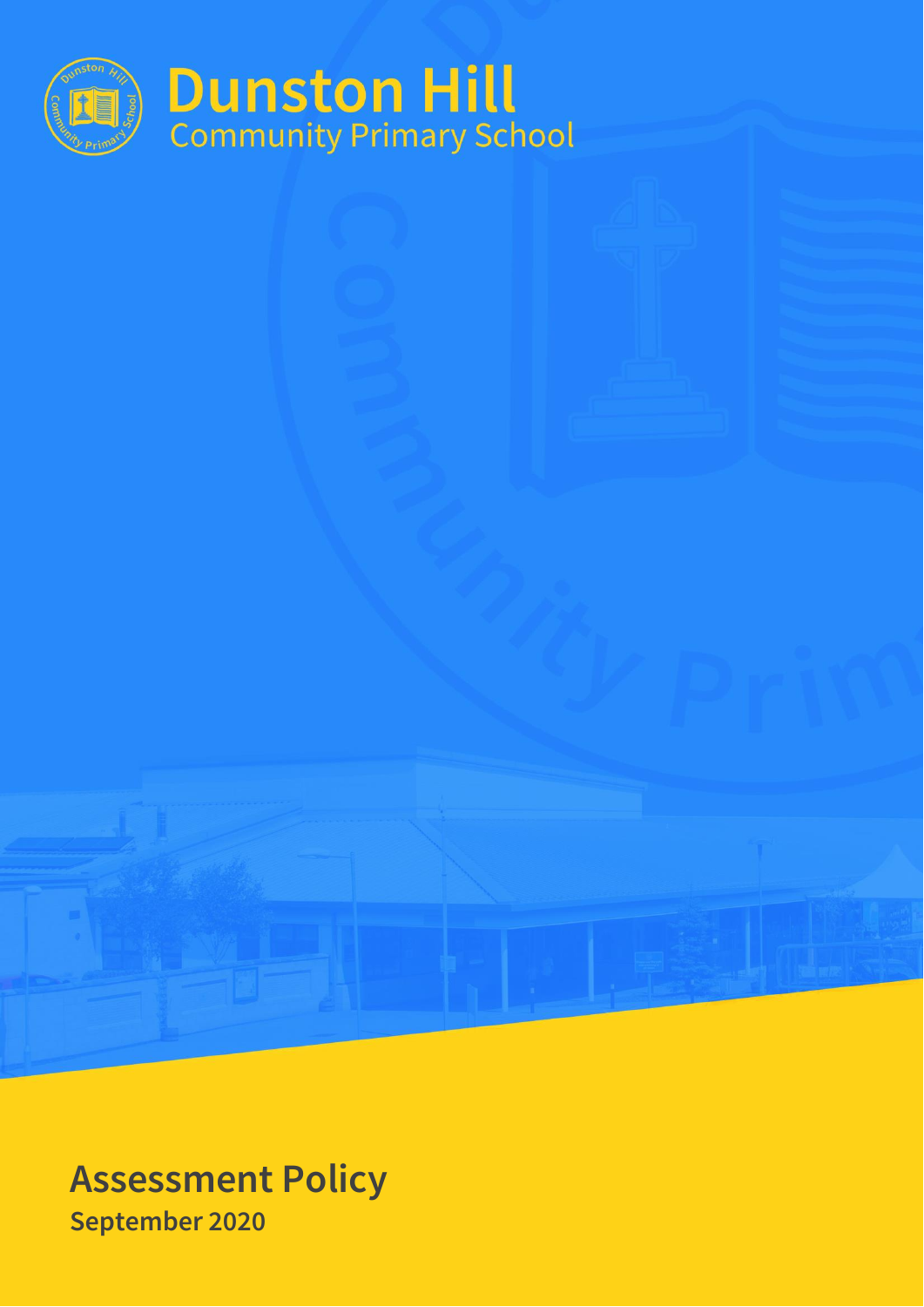### **DUNSTON HILL COMMUNITY PRIMARY SCHOOL**

## **ASSESSMENT POLICY**

## **Aims**

Our aim at Dunston Hill Community Primary School is to produce independent learners. We encourage our children to be creative and imaginative and develop a lifetime love of learning. Research has shown that formative assessment can improve both children's motivation and capacity to learn. Consequently, the strategies used within this policy and our policy on Learning and Teaching, can have a considerable impact on raising achievement.

We believe the key purpose of assessment is to move all children on in their learning in order for them to be secondary ready. Continued monitoring of each child's progress gives a clear picture of what each child is doing and their next steps.

It is important that each teacher knows what has been remembered, what skills have been acquired, and what concepts have been understood. This enables teachers to reflect on what children are doing and informs future planning. The outcomes of our assessments will help children become involved in raising their own expectations.

Through assessing, recording and reporting on pupils' work, we aim to:

- Enable pupils to understand what they have to do to reach end of Year and Key stage expectations.
- Allow staff and children to plan more effectively.
- Involve pupils and their parents/carers in their own learning.
- Provide our school with information to evaluate teaching.
- Give pupils helpful feedback on their achievements and areas for development, in order that they can learn more effectively.
- Ensure that our practices in this area adhere to the Equal Opportunities policy of the school.

## **Principles**

The principles that underpin assessment at Dunston Hill CPS are:

- Every child can achieve: teachers at Dunston Hill CPS have the mindset, 'What do I need to do next to enable every child in my class to achieve?'
- The National Curriculum objectives will be used as the expectations for all children.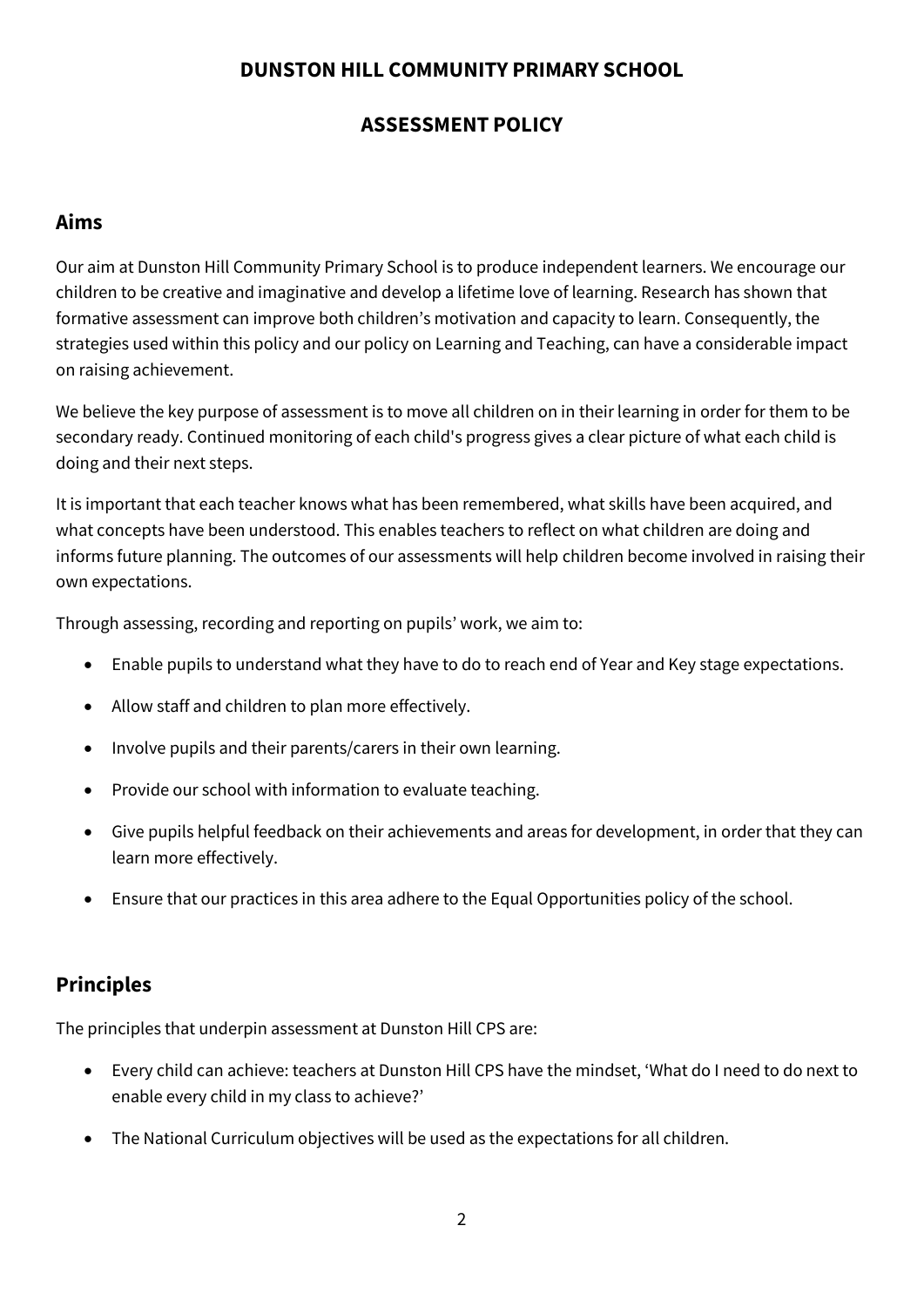- Most pupils will make age appropriate progress 12 months in 12 months, those who need to 'close the gap' will be required to make more progress.
- All learners need to understand what they are being asked to learn and more importantly, why. Success criteria are discussed and agreed with or formulated by the pupils during each lesson, work is assessed against the success criteria.

## **Procedures**

All teachers assess their class or group on a daily basis so that they can plan the next stage in each pupil's learning. It helps teachers monitor progress, provide motivation for the pupils and helps inform planning. These types of assessment take place on a regular basis:

- Self and Peer assessment
- Next step marking (see Feedback policy)
- Learning conversations
- Rich, probing questioning
- All evidence 'stuff' is kept and assessed.

This formative assessment is recorded electronically on School Pupil Tracker for Yr 1-6 (SPTO) and for Nursery and Reception.

## **Tracking and Data Snap-shots Year 1 – 6**

In order to inform the School Improvement Plans, Data Snap-shots take place at class, phase and subject level three times a year, towards the end of each term.

• Core subjects:

Data snap-shots take place for reading, writing, spoken language, mathematics and science. pupil's attainment is shown on 'short-term grids' as **Golden Codes**. Progress is tracked using **Tracking Points** and **NC Objectives Achieved.**

Pupils are assessed to be Emerging, Developing or Secure in the year group programme of study.

#### **How do we assign Golden Codes to pupil's achievement**?

Golden codes should be seen as a continuum rather than a static grade/level. The bands roughly equate to:

| Emerging $1\%$ - 30% | Developing 31%-65% | Secure 65%-100% |
|----------------------|--------------------|-----------------|
|                      |                    |                 |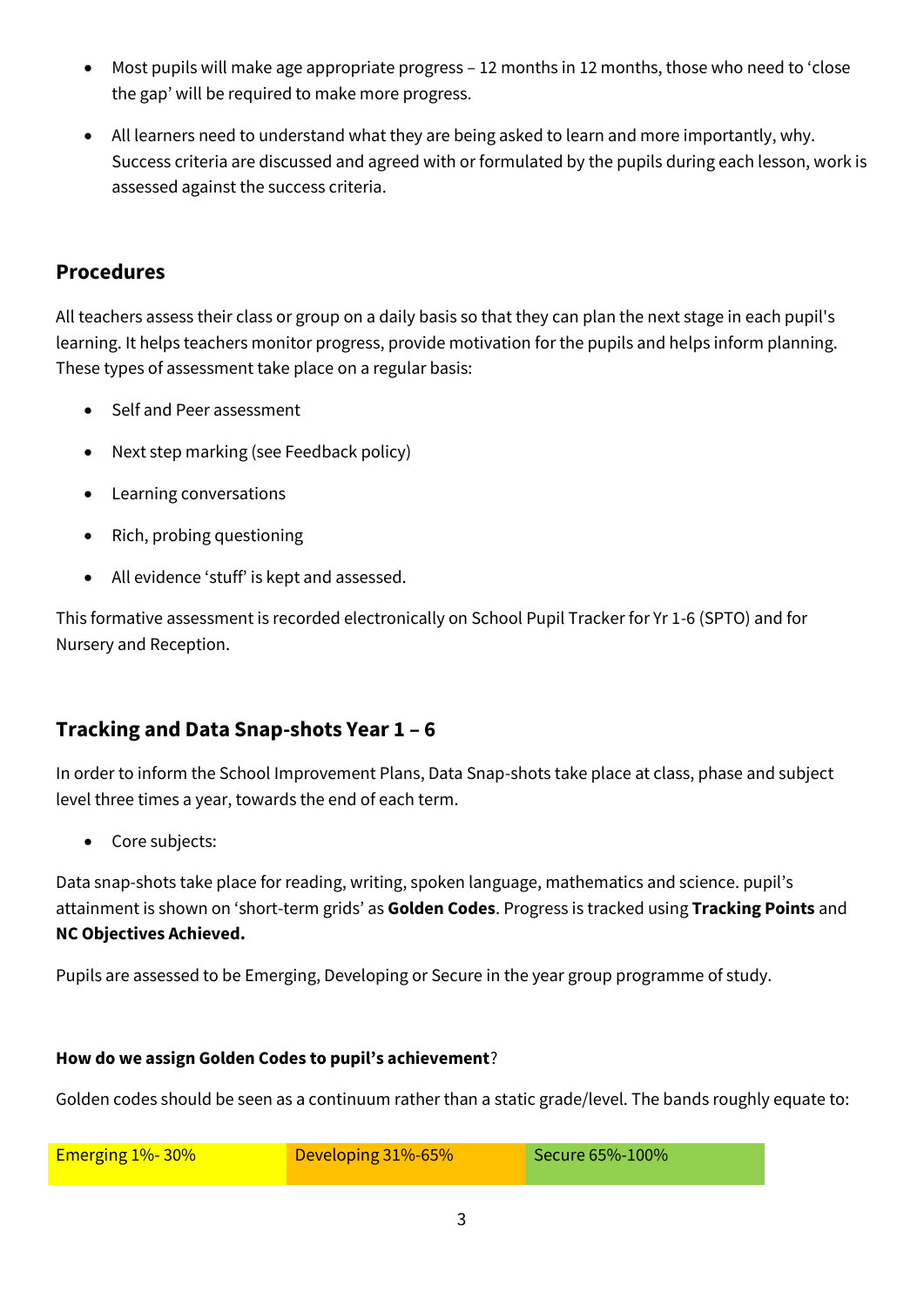In each year group we teach the National Curriculum for that year – therefore **all** children learning the objectives for that year group are initially classed as 'emerging'. The only time differs is for pupils who have Special Educational Needs – depending on their need they might be taught objectives from an earlier year groups curriculum or the P-scales, this will be appropriately matched to their cognitive level. They would then be assessed using P-scales or objectives from a different year group.

#### **Examples of how Golden Codes are applied:**

Yr2S = a pupil who has achieved all the objectives set out for Year 2 (and no further) would be said to be 'secure' and working at the end of Year 2 expectation.

#### **Tracking Points**

Tracking Points are used to examine progress and attainment numerically (as an average). There is an expectation that all year groups move on 3 tracking points in a year, one for each of the golden codes. Expectation is that most pupils make 12 months progress in 12 months. Pupils are set targets based on their individual starting points, for those pupils who need to 'close the gap' intervention will be put in place to enable them to make greater progress.

|                       | Year |  | Year 2  |                                                                     | Year 3 |                                                                | Year 4 |  |  | Year 5 |  |  | Year 6 |  |  |  |  |  |
|-----------------------|------|--|---------|---------------------------------------------------------------------|--------|----------------------------------------------------------------|--------|--|--|--------|--|--|--------|--|--|--|--|--|
| <b>Expectations</b>   |      |  |         | Y1D Y1S Y2E Y2D Y2S Y3E Y3D Y3S Y4E Y4D Y4S Y5E Y5D Y5S Y6E Y6D Y6S |        |                                                                |        |  |  |        |  |  |        |  |  |  |  |  |
| <b>Tracking Point</b> |      |  | $12-12$ | $13 -$                                                              | 14     | 15   16   17   18   19   20   21   22   23   24   25   26   27 |        |  |  |        |  |  |        |  |  |  |  |  |

#### **Depth of Learning**

In addition to assessing curriculum knowledge we also assess the way pupils apply their skills and knowledge. This is known as the 'Depth of Learning' rating (sometimes known as Mastery). There are four Depth of Learning ratings:

- #1 Shallow learner
- #2 Expected depth for age
- #3 Deeper learner
- #4 Deepest learner

The depth and application of a child's learning is an important marker of their achievement and progress. To assess Depth of Learning pupil's learning will be examined over a period of time.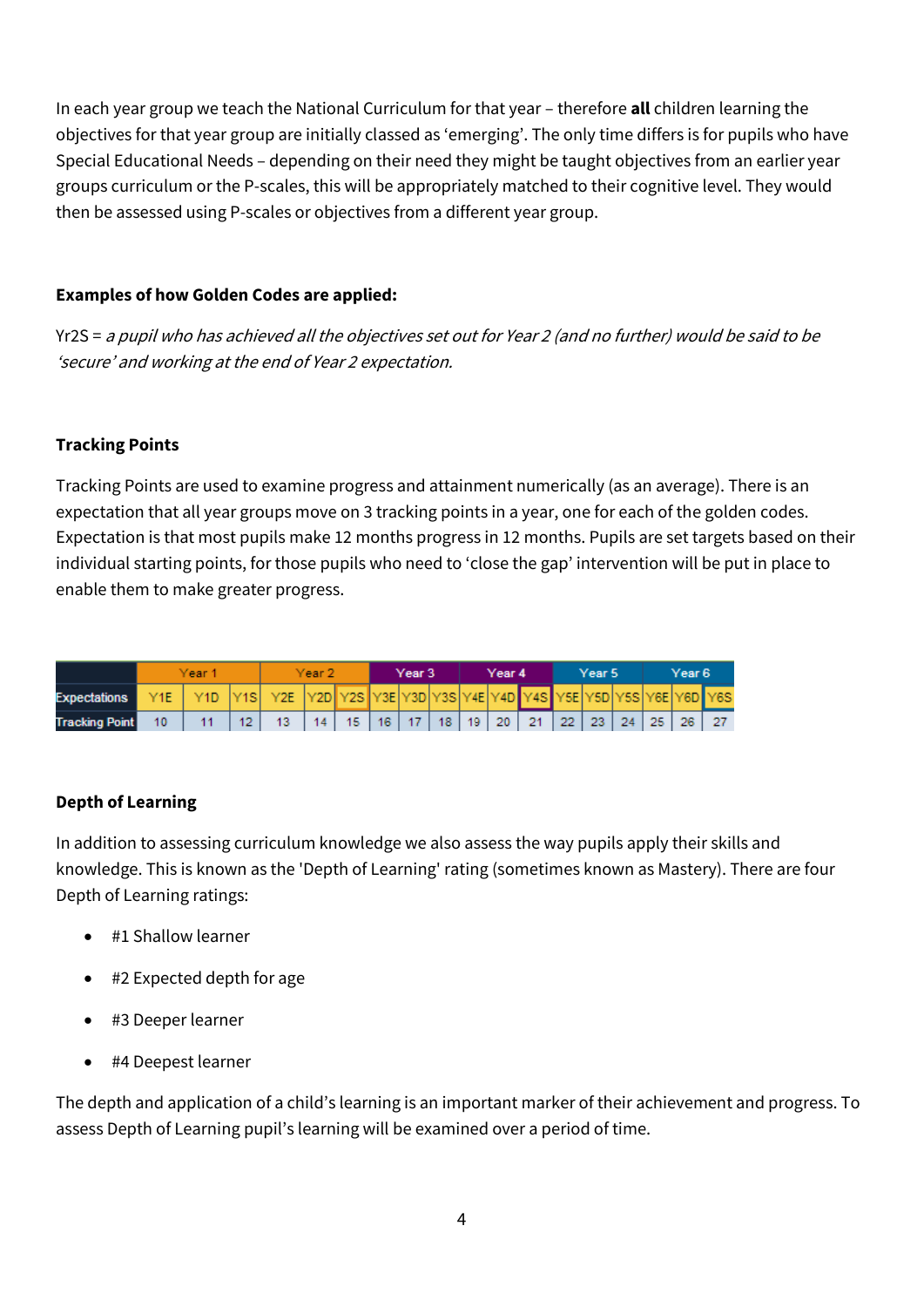## **Early Years - Nursery and Reception**

Class teacher's use the EYFS profile on School Pupil Tracker Online to determine a pupil's baseline.

#### **Baseline:**

- During the first four weeks on entry to school the pupil is assessed against Leuven scale for well-being and involvement. When these scales are high, teachers conduct narrative and incidental observations of children during child initiated play. This information is then recorded on our on-line system, SPTO thus forming our baseline assessment for their learning journey.
- The baseline assessment must be completed six weeks after entry to school.

### **EYFS Profile:**

- The EYFS profile assessment is carried out in the final term of Reception.
- The main purpose of the EYFS profile is to provide a reliable, valid and accurate assessment of individual pupils at the end of the EYFS.
- The profile is produced using predominantly child initiated learning experiences but also adult initiated and adult lead learning.

### **EYFS profile data is used to:**

- Inform parents about their child's development against the early learning goals (ELGs) and the characteristics of effective learning.
- Help Year 1 teachers plan an effective, responsive and appropriate curriculum that will meet the needs of each pupil.
- Informs School Improvement Plan and EYFS action plans

Pupils in Nursery and Reception are assessed against the 17 Prime and Specific areas of Learning in the EYFS profile. At the end of Reception for each Early Learning Goal, teachers will judge whether a pupil has a good level of development and is meeting or exceeding the expected standard at the end of the Reception year:

- Emerging, not yet reached the expected level of development
- **Expected**
- Exceeding, beyond the expected level of development for their age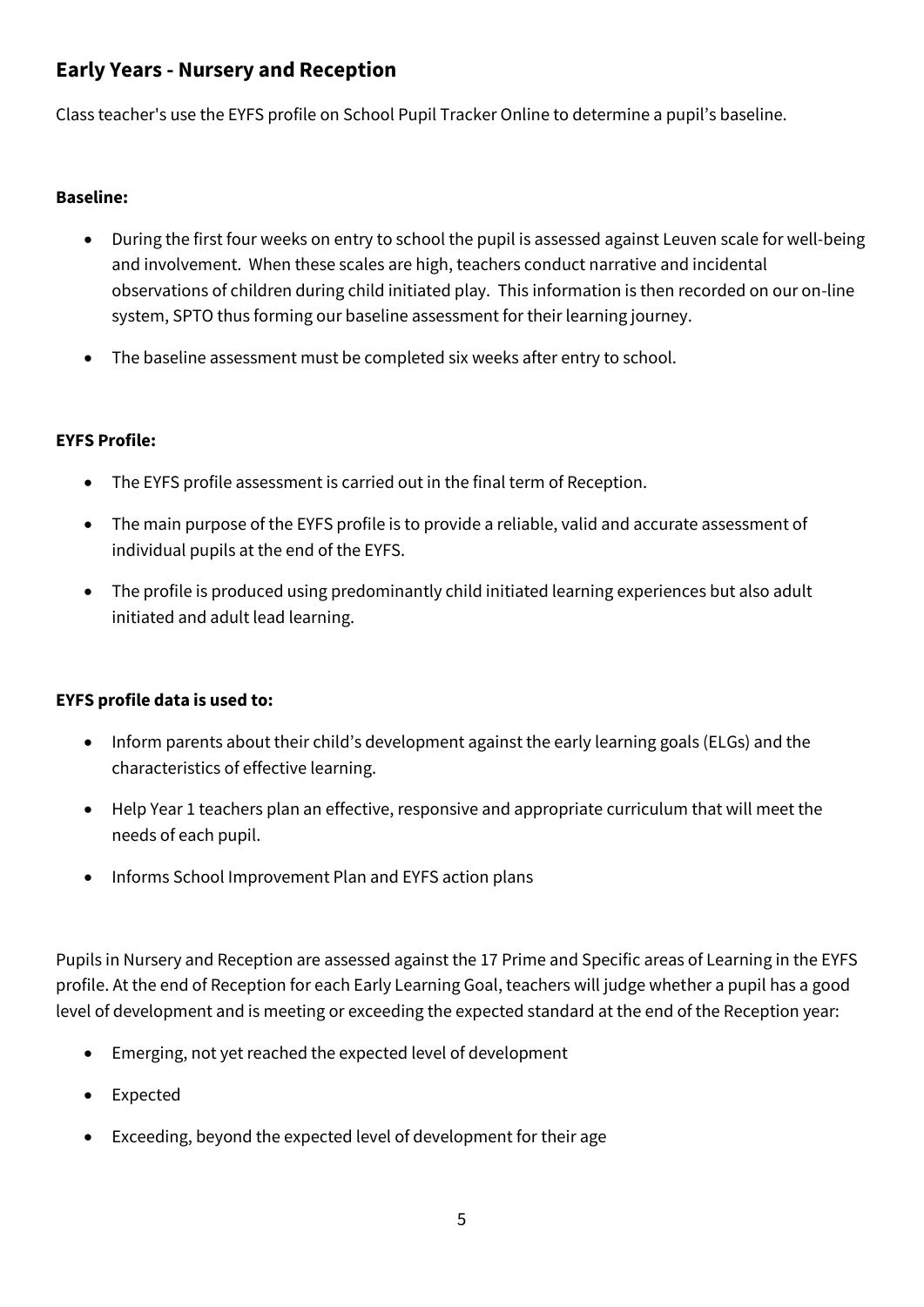## **Summative Assessment**

Summative assessments are used to assess what a child can do at a particular time, and are be used for comparison.

The following formal summative assessments take place at Dunston Hill CPS:

- End of Key Stage assessments Year 2 and 6 (summer term)
- Early Years Foundation Stage Profile (summer term)
- Phonics Screening Check Year 1 (summer term)
- Star Reading Tests (termly)
- Read Write Inc. Assessments (half termly)
- Diagnostic tests for targeted children (as required)
- Years 3 5 standardised tests (termly)
- Progress tests in maths and spelling.

## **Moderation and Standardisation**

- Standardisation takes place during the Autumn term following the collection of baseline evidence.
- Weekly PPA and staff meetings are used to moderate within each phase.
- Cross Phase moderation will take place at least once each term.
- Moderation with Cluster Schools, Big School Alliance and School Improvement Group will also take place across the year.
- When selected, Local Authority moderation also takes place.

# **Reporting**

Reporting not only fulfils legal requirements but is also a vital part of our relationship with parents and the wider community, serving to support and promote the pupil's learning.

### **Reporting to Parents**

- Termly Snapshot Reports' using School Pupil Tracker
- Annual Report to parents using School Pupil Tracker Report Writer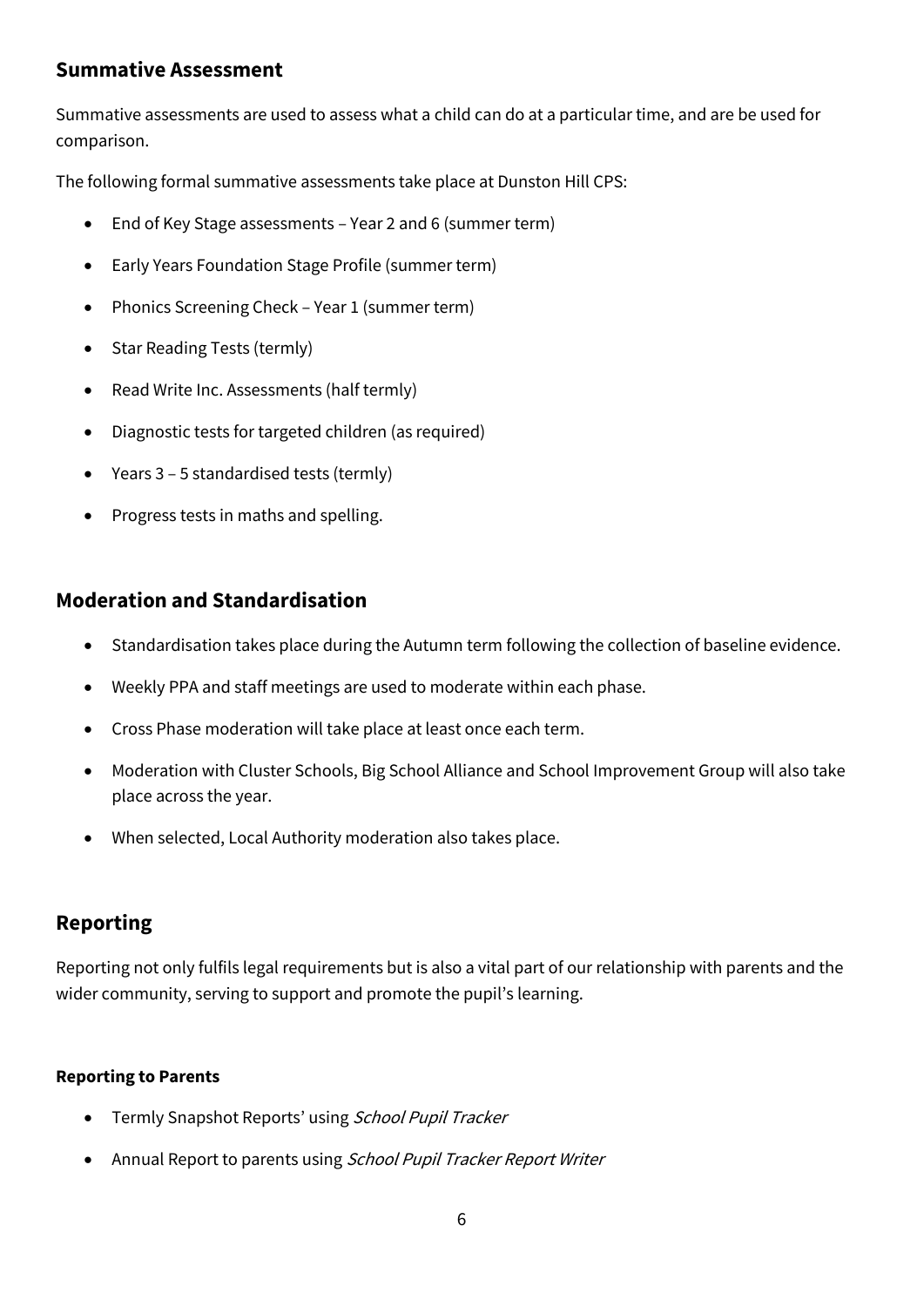• Discussion with parents at pupil progress meetings.

### **Reporting to Governors**

• Headteacher's report to Governing Body termly.

# **Monitoring and Review**

Monitoring procedures are the responsibility of the Governing Body, Senior Leadership Team, Phase Team Leaders and subject leader.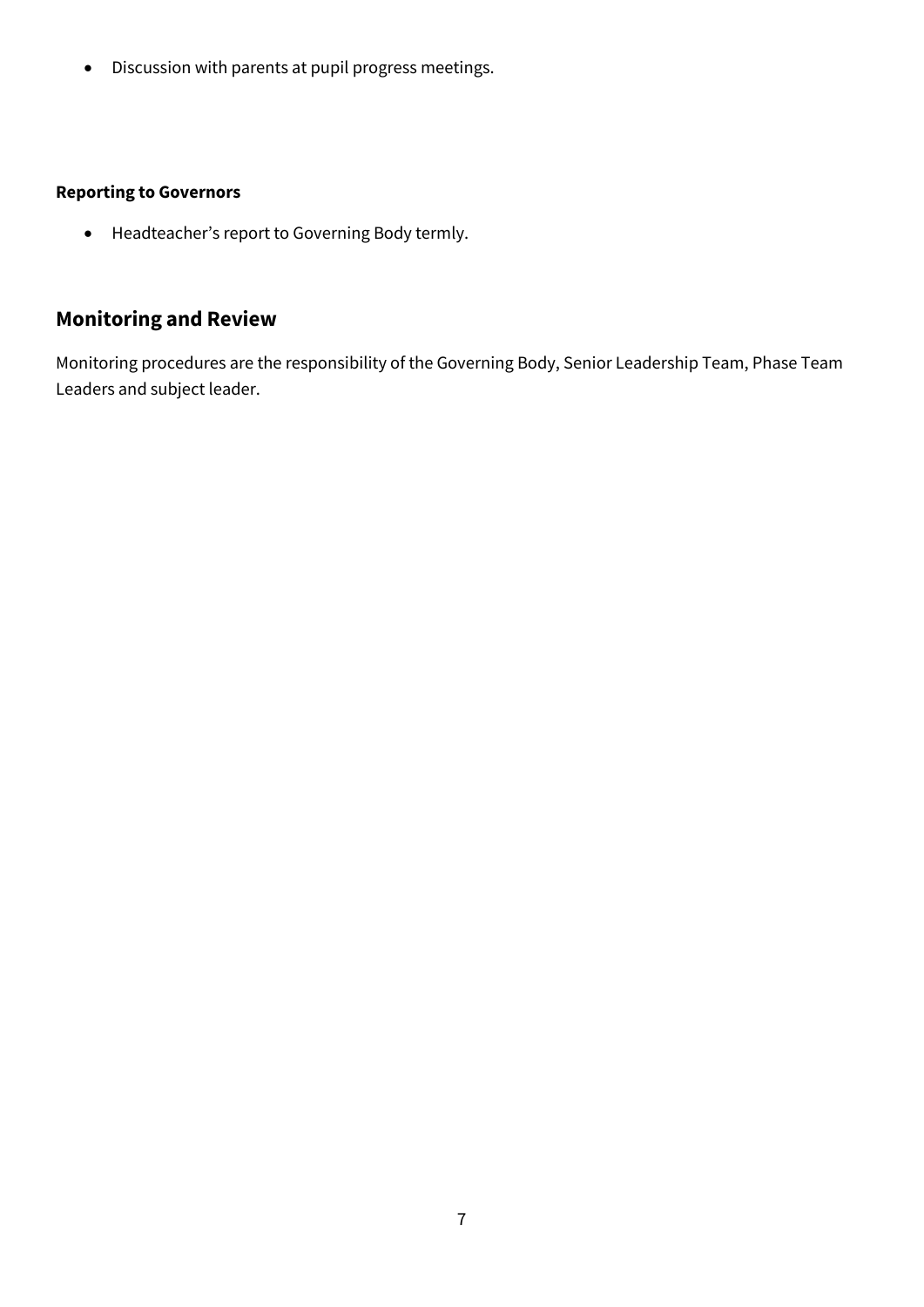## **Assessment Cycle (Each Term) – Reading, Writing and Maths**

**Standardisation meetings** (what does emerging, developing, secure look like for each objective?) Held in phase meetings

Training implications identified by DHT /AHT – discussed with SLT



#### **Data Check- Points (Termly)**

Evidence collected throughout the term plus writing tasks and maths investigations to form judgements against key objectives, complete objective grids on SPTO. Termly assessment grids on SPTO to be completed. Summer term – standardised tests (KS2)



#### **Moderation meetings**

Held regularly in phase meetings, cross phase termly, cross schools termly Evidence against NC Objectives discussed. Teacher judgements adjusted accordingly



#### **Data Pupil Progress Interviews**

SLT/PTL meet with individual pupils from the target group talking about next steps and achievement. Pupils should bring their work to the interview. Interviews with all target pupils each term will not be possible, so a rolling programme must be established.